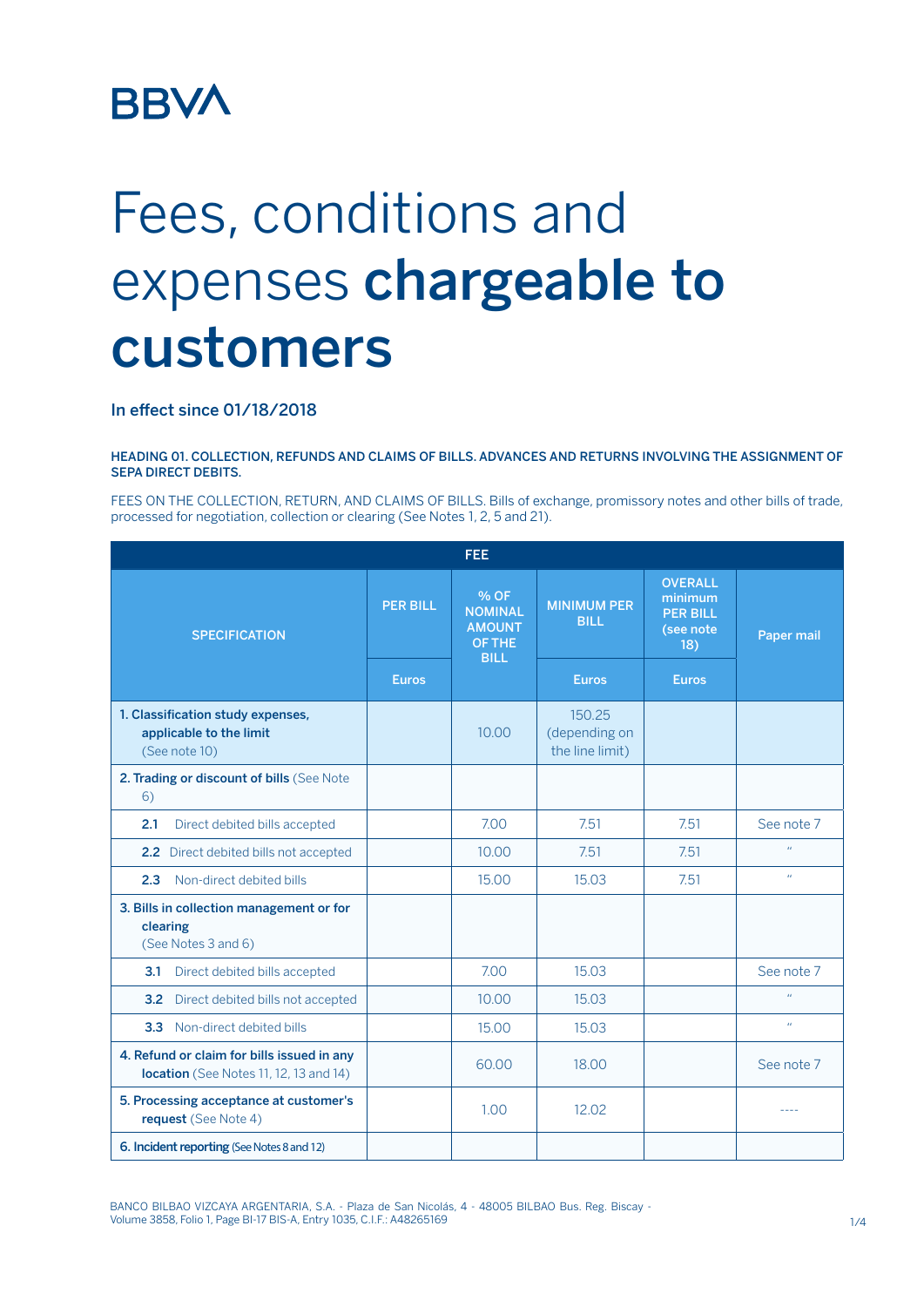

| <b>6.1</b> For each Maturity Modification<br>(See Note 17)                  |       | 1.00 | 20.00 | See note 7 |
|-----------------------------------------------------------------------------|-------|------|-------|------------|
| <b>6.2</b> Other changes involving bills (see<br>Note 8)                    | 20.00 | ---- | ----  | See note 7 |
| 7. Clearing of physical bills, at the<br>assignor's request<br>(See Note 9) |       | 2.50 | 9.00  | See note 7 |
| 8. Fee for processing past-due claims<br>(See note 18)                      | 30.00 |      |       |            |

FEES ON ADVANCES AND REFUNDS OF FINANCED SEPA DEBIT ENTRIES (See Notes 19, 20, and 21).

| FEE FOR SENDING DOCUMENTATION                                                                                         |                           |                                                   |                                            |                                                                  |                |  |  |
|-----------------------------------------------------------------------------------------------------------------------|---------------------------|---------------------------------------------------|--------------------------------------------|------------------------------------------------------------------|----------------|--|--|
| <b>SPECIFICATION</b>                                                                                                  | <b>PER</b><br><b>BILL</b> | % OF<br><b>NOMINAL</b><br><b>AMOUNT</b><br>OF THE | <b>MINIMUM PER</b><br><b>BILL</b>          | <b>OVERALL</b><br>minimum<br><b>PER BILL</b><br>(see note<br>18) | <b>SENDING</b> |  |  |
|                                                                                                                       | <b>Euros</b>              | <b>BILL</b>                                       | <b>Euros</b>                               | <b>Euros</b>                                                     |                |  |  |
| <b>Classification study expenses,</b><br>applicable to the limit<br>(See note 10)                                     |                           | 10.00                                             | 150.25<br>(depending on<br>the line limit) |                                                                  |                |  |  |
| 10 Classification study expenses,<br>applicable to the limit<br>(See note 19)                                         |                           |                                                   |                                            |                                                                  |                |  |  |
| 10.1 Loans with direct debited payment<br>(Note 20)                                                                   |                           | 7.00                                              | 7.51                                       | 7.51                                                             | See note 7     |  |  |
| 11. Refund/claim for uncollected credits<br>and processing the cancellation of<br>the financing (See Notes 11 and 12) |                           | 60.00                                             | 18.00                                      |                                                                  |                |  |  |
| 12. Reporting incidents<br>(See Notes 8 and 12)                                                                       | 20.00                     |                                                   |                                            |                                                                  | See note 7     |  |  |
| 12.1 For each Maturity Modification                                                                                   |                           | 1.00                                              | 20.00                                      |                                                                  | See note 11    |  |  |
| 12.2 Other changes to debit entries                                                                                   |                           |                                                   |                                            |                                                                  |                |  |  |
| 13. Fees for processing claims on<br>matured positions (see Note 18)                                                  | 30.00                     |                                                   |                                            |                                                                  |                |  |  |

NOTE 1 For collections involving Portfolio documents, the term "direct debit" refers to the instruction to pay for them by charging them to an account opened in a bank. This shall be done as per the provisions of Law 19/1985, on Currency and Checks, on direct debiting bills of exchange, which will be applicable to any collection document.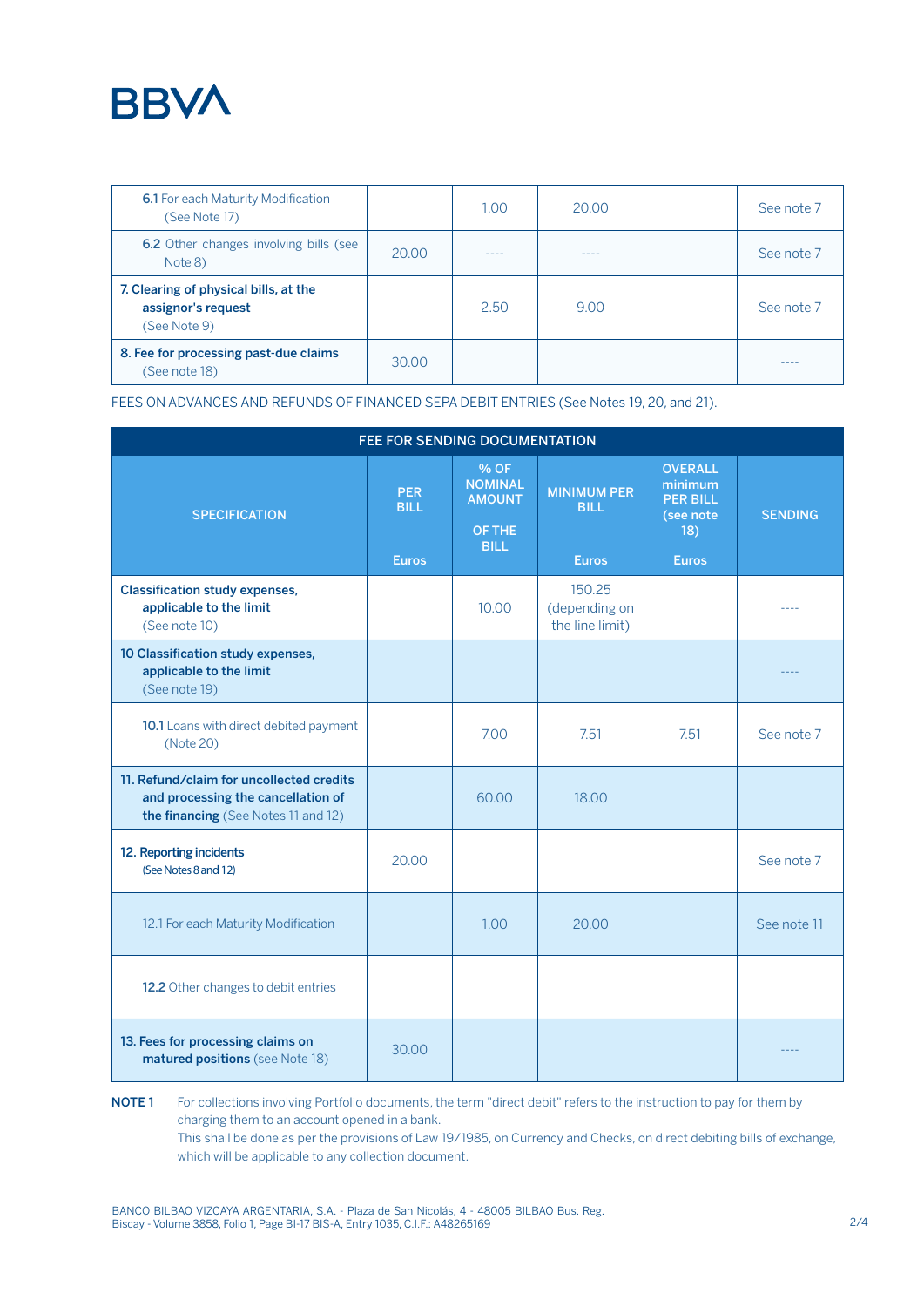

The following apply for the purposes of this schedule:

### a) Direct debited bills accepted:

Those that satisfy the direct debit requirements defined in letter b) below, and that also have the signed acceptance of the drawee, in the place reserved for acceptance, or the signature of the drawee on the front of the document itself.

#### b) Direct debited bills not accepted:

Those that, at the time of their assignment, in the place reserved in the title body for direct debit, specify the name of an Entity, its branch and the account number or code in which the amount of the bill is to be debited, that is not approved by the drawee. Bills with simple instructions or mentions of "last bearer," "present at Bank...", "Recommended bank..." or the like are not considered direct debited.

- NOTE 2 For the purposes of this Schedule, bills or similar documents corresponding to deferred commercial transactions or sales will be considered bills of exchange and will be subject to HEADINGS 01 and 02. Promissory notes are also subject to headings 01 and 02.
- NOTE 3 For the purposes of applying fees and expenses, collections involving certificates to execute works, supplies or services, winning lottery tickets and quinielas are regarded as included in point 3.1 of this HEADING, with the exception of certificates to execute works, supplies or services, winning lottery tickets and quinielas that are not direct debited, to which the fees and expenses set out in point 3.3 apply.

When certificates of work, supplies or services are recorded, this service shall be charged a fee of 1%, or a minimum of 12.02 euros, payable when the service is provided, or when the negotiation expenses or processing fee are settled.

- NOTE 4 Payable for the amount of each bill, provided that it is not a mandatory consequence of Article 27 of the Currency and Check Law (19/1985).
- NOTE 5 When the maturity date indicated on the bill falls on a public holiday, in accordance with the Currency Law, it shall be understood to mature on the following business day. When the maturity date indicated on the financed debit entry falls on a public holiday, it shall be understood to mature on the following business day.
- NOTE 6 Bills with special processing:
	- A) Those bills that, pursuant to Article 6 of the Currency and Check Law, earn interest at the expense of the drawee, will be settled upon receipt or negotiation for their face value as per this HEADING 01. Once the collection has been made, the collecting entity will pay the interest to the receiving Entity, for payment to the assignor, deducting the transfer fee specified in HEADING 06
	- B) In those cases where, under Article 44 of the Currency and Check Law, more than one collection has to be processed, a complementary settlement will be made, payable by the assignor, which will contain:
		- A fee for each subsequent collection that is carried out.
		- **EXECUTE:** Interest between the maturity date shown on the bill and the payment date.
- NOTE 7 A fee of €1 will be charged for each bill and/or debit entry financed that is reported via paper-based mail.
- NOTE 8 For each Portfolio incident, except as specified in Note 17, the fee will be charged for the bill and/or debit entry indicated. An incidence in this context is any modification to the status and details of the bill to be entered in the portfolio for negotiating or processing the collection, ordered by the assignor.

If the maturity or payment date is modified, a fee will be charged for each modification, in addition to those established,